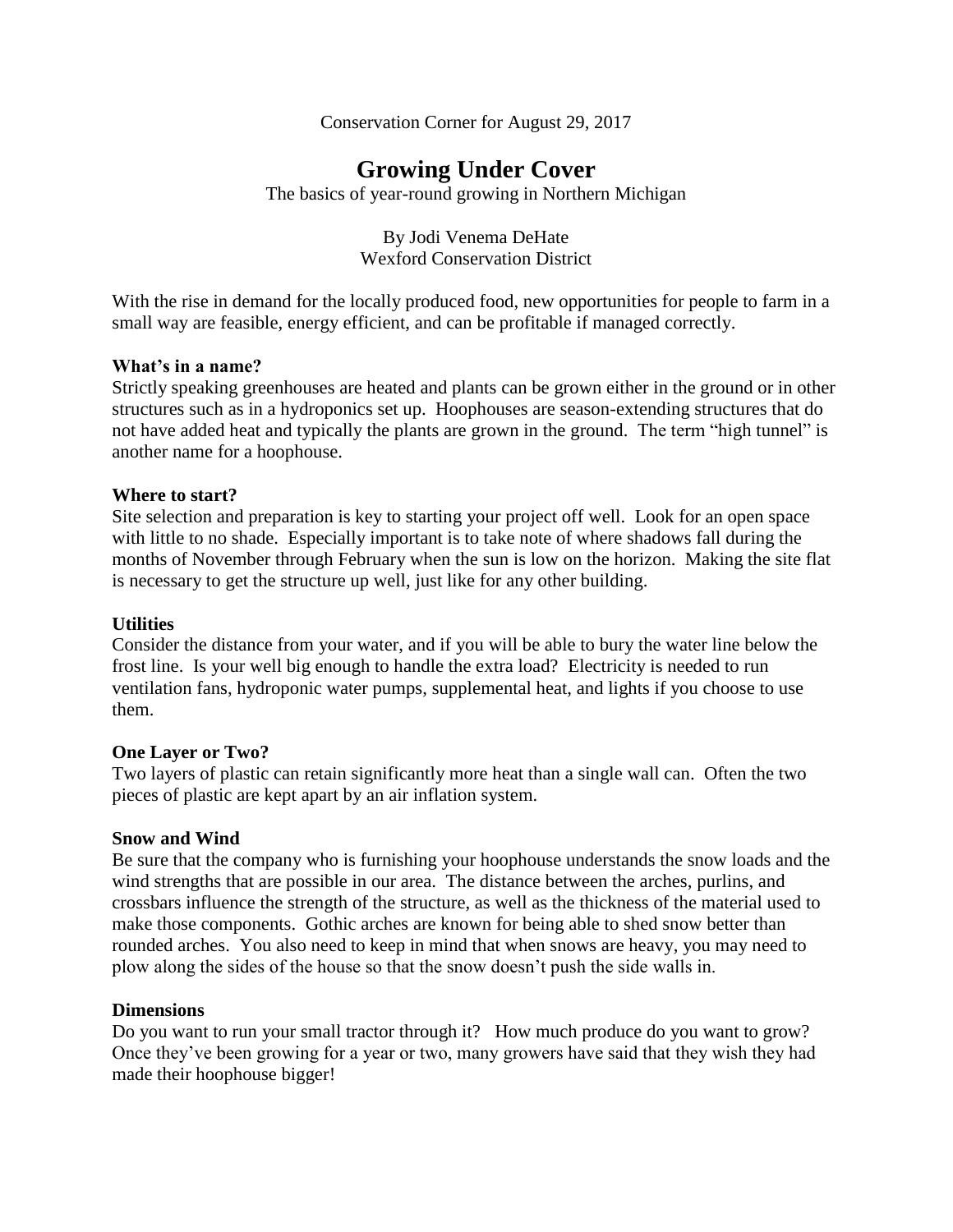### **Ventilation**

Some hoophouses are designed to have sides that roll up or down to allow for ventilation. Others are vented mechanically with fans. Either way, ventilation must be well thought out so that the plants are not "cooked" on sunny days.

## **Funding**

Hoophouses generally range in price from \$8,000 to \$12,000 depending largely on if you want to put the structure up yourself, or if you want to hire someone to do that for you. There are two programs that may be able to offset the cost.

The Natural Resource Conservation Service (NRCS) has a program for commercial farmers who want to erect a hoophouse on land where they are currently growing crops. To be eligible for funding, the hoophouse must be part of a conservation plan and be no larger than 2,178 square feet. The Wexford Conservation District is located in the same office as the NRCS, and you can call them at (231) 775-7681, ext. 3 if you are interested in learning more about this program.

Another source for funding is the "Hoophouses for Health" program. This is a collaboration between the Michigan Farmers Market Association (MIFMA) and Michigan State University, with funding from the W.K. Kellogg Foundation. The program provides participating farmers with funding to build a new hoophouse. Farmers "repay" their five-year, zero interest loan by providing free produce to qualifying schools and early childhood programs.

### **Growing challenges**

When talking with Keith Jenema, long time greenhouse grower, he said some of the biggest challenges he faced is the timing of planting of seeds. He often starts his first seeds between Christmas and New Year's. Keith has the option of using a furnace to keep his greenhouse warm in the winter, but he really relies on a pretty ingenious setup for running hoses of warm water through his hydroponic planters. This keeps the soil warm even if the air temp is much cooler. Pollination can be a challenge depending on what you growing. Keith uses some hand pollination when insects aren't very active outside, but he has enough pollinators around during most of the year that he doesn't really do much special. Many growers will either encourage native pollinators by planting nectar sources around the farm or have their own bee hives. In a hoophouse, diseases that stay in the soil can be a big problem. Planting resistant varieties and rotating crops can help break that disease cycle.

Fertilizer salts can build up in soils and can cause growing issues in any covered structure. One strategy is to leave the plastic off the structure from late fall to early spring. The snow and rain will help wash out some of those salts. Precise fertilizer placement or using fertilizer through some irrigation systems in the hoophouse can reduce the amount of fertilizer that is used.

### **Right to Farm**

Just like any other farm, there are some best management practices to follow in order for a farm to be protected by the Right to Farm law. For instance, fertilizers should be stored at least 150 feet away from a well unless there is secondary containment, and then the distance can be reduced to 50 feet. In operations that use fertilizers in their irrigation set up, there needs to be a